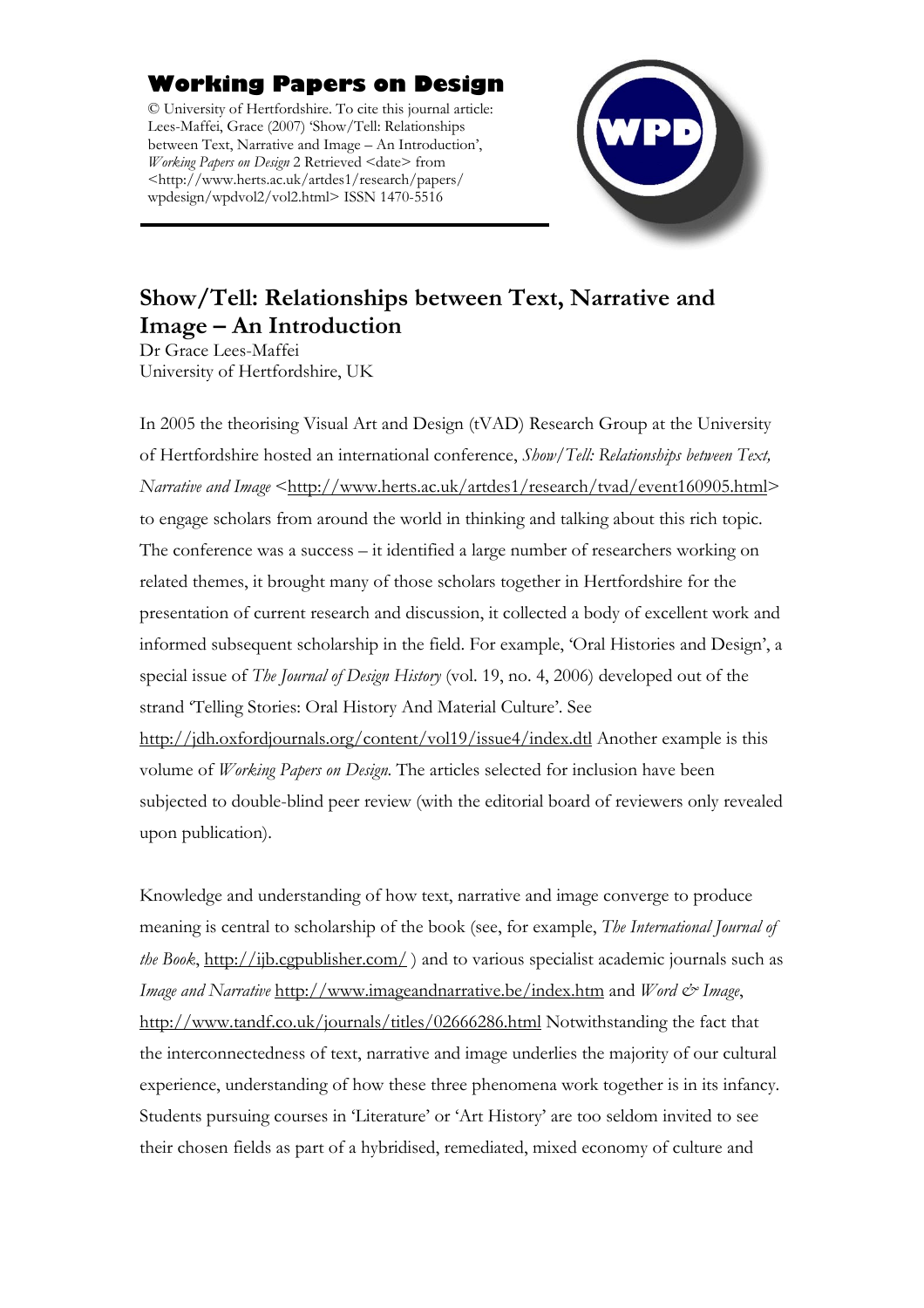

recent work in visual and material culture goes only so far in overcoming the assumptions of conventionally discrete modes of understanding cultural practice and artefacts. The articles in this volume each show, in different ways, the enhanced understanding of cultural artefacts gained through attentiveness to the relationships between text, narrative and image. They demonstrate how images juxtapose with text to create a third level of meaning not encompassed by image or text alone and the ways in which image and text work together for narrative purpose.

While many thematic connections may be made between the papers presented here, above and beyond their common concern for exploring relationships between text, narrative and image, an editorial decision has been made to group the papers into three trios by chronology, with thematic implications. The first group of papers concerns the period up to 'about […] 1910' (with apologies to Virginia Woolf), beginning with Amy Galpin's ['Re-Thinking Retórica Cristiana through Space and Performance: A Sixteenth-](http://www.herts.ac.uk/artdes1/research/papers/wpdesign/wpdvol2/galpin.pdf)[Century Case of Image and Text'](http://www.herts.ac.uk/artdes1/research/papers/wpdesign/wpdvol2/galpin.pdf) and jumping ahead to Dominic Hardy's 'Historical ironies of Henri Julien (1852-1908): researching identity and graphic satire across languages in Québec' and Nancy Strow Sheley's 'The "Language of Flowers" as Coded Subtext: Conflicted Messages of Domesticity in Mary Wilkins Freeman's Short Fiction'. These latter two papers address distinct aspects of later nineteenth-century popular culture, treating the masculine domain of political caricature and the feminine realm of the meanings attributed to flowers in fiction respectively. Together, the three papers demonstrate how text, narrative and image are coded in ways not readily understood today, without the benefit of the historical understanding offered here.

The second group of papers concerns the legacy of the period between the wars and during and after World War II, when modernism flourished in the literary and visual arts. Each of these papers examines the issue of memory in a different way. Christa-Maria Lerm Hayes reflects on an exhibition project in her paper ['Re-inventing the Literary](http://www.herts.ac.uk/artdes1/research/papers/wpdesign/wpdvol2/hayes.pdf)  [Exhibition: Exhibiting \(Dialogical and Subversive\) Art on \(James Joyce's\) Literature'](http://www.herts.ac.uk/artdes1/research/papers/wpdesign/wpdvol2/hayes.pdf) with work shown extending from Joyce's own life right up to the present. Fiona Hackney's article '"They Opened up a Whole New World': narrative, text and image in British women's magazines in the 1930s' similarly concerns not only the interwar period but also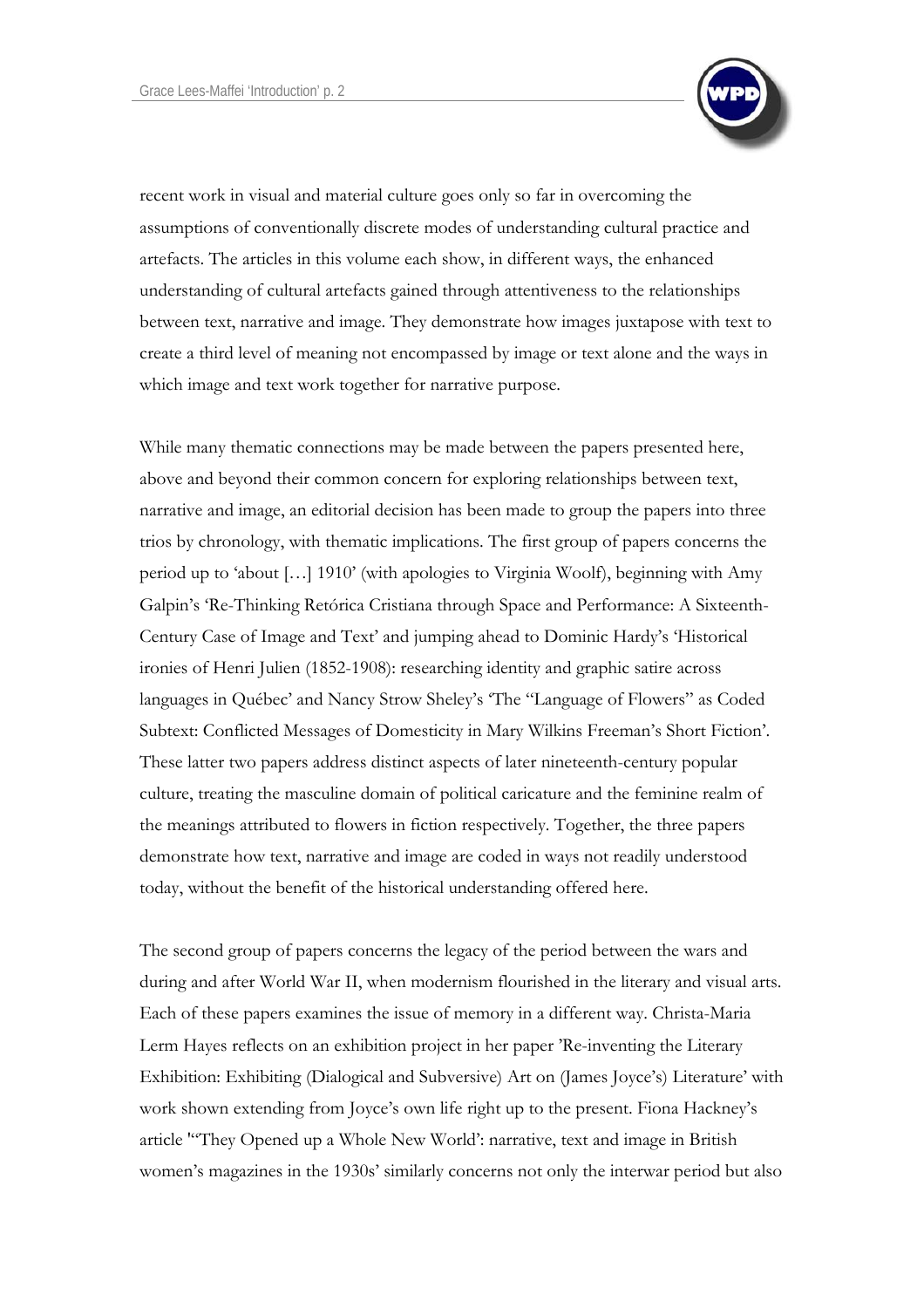

its legacy in terms of the accretion of memory and the significance of retrospective reflection in an oral history project on women's reading of magazines during the 1930s. The final paper in this group, Deborah Schultz's '[Pictorial Narrative, History and](http://www.herts.ac.uk/artdes1/research/papers/wpdesign/wpdvol2/schultz.pdf)  [Memory in the Work of Arnold Daghani](http://www.herts.ac.uk/artdes1/research/papers/wpdesign/wpdvol2/schultz.pdf)', explores the way in which the activity of image-making can be an extremely significant, loaded practice, just as its results can help us to connect with a past all too real for some, and so foreign to others.

The third group of papers is united by a common concern for the postmodern practice of remediation. Eilish O'Donohoe's '[Between Image and Text: Tensions in the art of](http://www.herts.ac.uk/artdes1/research/papers/wpdesign/wpdvol2/odonohoe.pdf)  [Hans Haacke and Jenny Holzer](http://www.herts.ac.uk/artdes1/research/papers/wpdesign/wpdvol2/odonohoe.pdf)' examines the way in which Haacke ventriloquises the language and imagery of advertising in order to critique capitalist practices and shows how examples of Holzer's work cannot be understood without due concern for the tensions raised by juxtaposition with the space in which they are necessarily installed. Holzer she used the design and technology of commerce and public address within the hallowed space of an elite art museum. Øyvind Vågnes's article 'Inside the Zapruder Museum' addresses another 'museum' by examining an event captured on film, which has become iconic within, not only American, but also global culture and how author Don DeLillo has used the film and by extension the event, as a recurring motif in his literature. Finally, Linda Sandino's article 'Speaking about Things: Oral History as Context' presents a methodological discussion of what is to be gained by speaking to designers about their work using the case study of recent discussions with a number of designers as part of her work for the Life Story Collection at the British Library's National Sound Archive and for the VIVA project at the University of the Arts, London. This last paper raises issues about how we talk about design as a practice and how we articulate its resultant images and objects.

The articles presented contribute to understanding of relationships between text, narrative and image in diverse ways. This selection of articles aims to go beyond the discrete analysis of art and literature, so that the studies of books by Amy Galpin, Nancy Strow Sheley, and Øyvind Vågnes and the examinations of popular press by Dominic Hardy and Fiona Hackney and the visual analyses by Christa-Maria Lerm Hayes, Deborah Schultz, Eilish O'Donohoe and the design historical concern of Linda